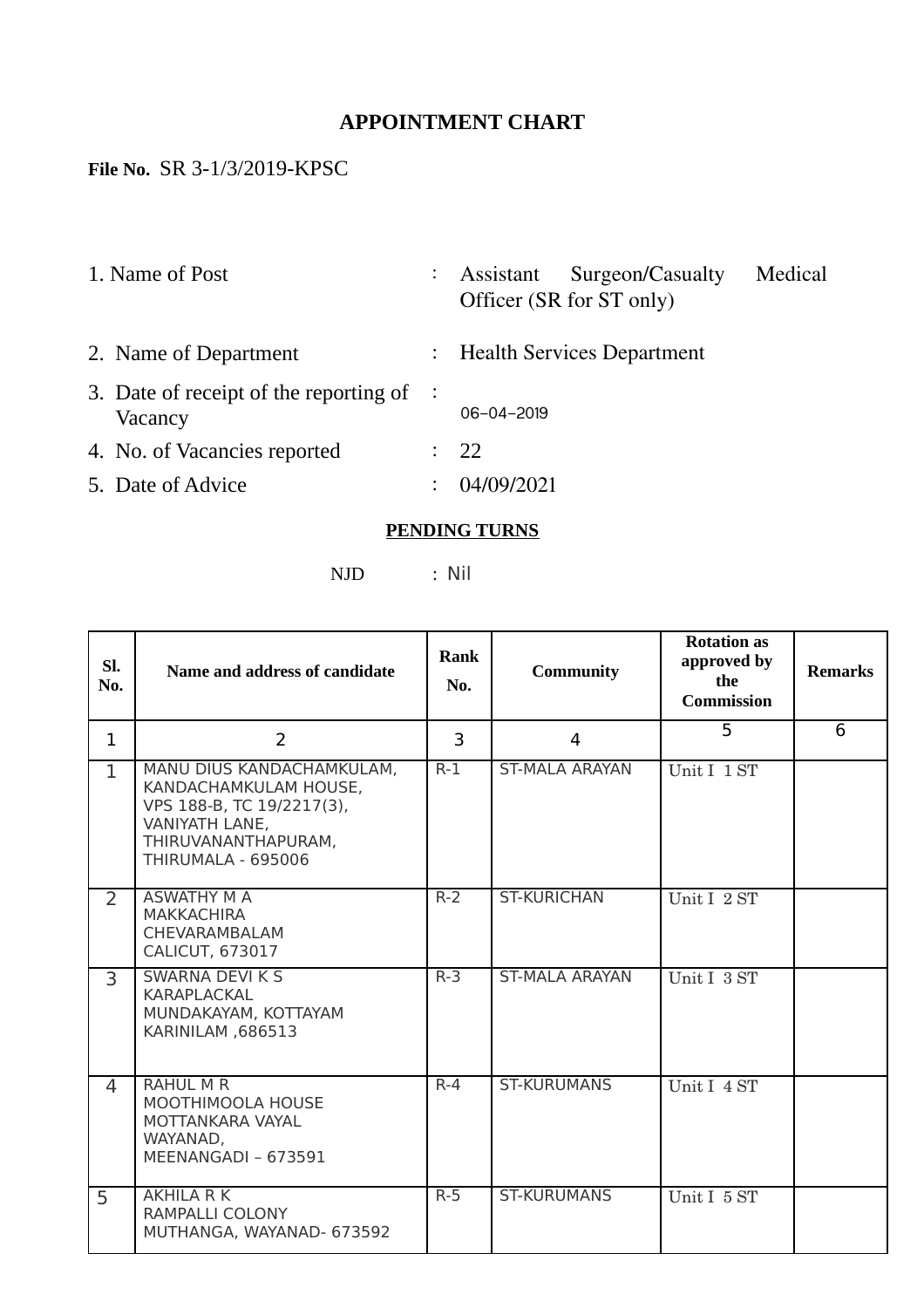| 6              | PRAKASH P<br><b>MANTHIMALA HOUSE</b><br>AGALI<br><b>PALAKKAD</b><br>JELLIPPARA PO 678581                                        | $R-6$  | <b>ST-IRULAR</b>       | Unit I 6 ST  |
|----------------|---------------------------------------------------------------------------------------------------------------------------------|--------|------------------------|--------------|
| $\overline{7}$ | ARUN GEORGE<br>KATTIPLACKAL<br><b>ERUMAPRA</b><br>ERUMAPRA MATTOM,<br>KOTTAYAM - 686586                                         | $R-7$  | <b>ST-MALAI ARAYAN</b> | Unit I 7 ST  |
| 8              | ANJU P A<br>PAIPPATTU<br><b>THALANAD</b><br><b>THALANAD</b><br>KOTTAYAM - 686580                                                | $R-8$  | <b>ST-MALA ARAYAN</b>  | Unit I 8 ST  |
| 9              | <b>NIMMY GEORGE</b><br>KANJIRATHUMKAL HOUSE,<br><b>AMBOORI</b><br>MAYAM P O,<br>THIRUVANANTHAPURAM - 695505                     | $R-9$  | <b>ST-MALAI ARAYA</b>  | Unit I 9 ST  |
| 10             | <b>IISHNU MS</b><br><b>JISHNU BHAVAN, 1198</b><br><b>VEMB, MANALAYAM</b><br><b>ELAVATTOM</b><br>THIRUVANANTHAPURAM - 695562     | $R-10$ | <b>ST-KANIKARAN</b>    | Unit I 10 ST |
| 11             | <b>ACHSAH G</b><br>ILLICKATHOTTIYIL<br>VAZHATHOPPU<br><b>IDUKKI-685602</b>                                                      | $R-11$ | ST-MALAYARAYA          | Unit I 11 ST |
| 12             | SAJANA NARAYANAN<br><b>CHALIL HOUSE</b><br>KURUVA, KADALAYI,<br>KANNUR - 670003                                                 | $R-12$ | <b>ST-MAVILAN</b>      | Unit I 12 ST |
| 13             | <b>SUKANYA S S</b><br>KIZHAKKUMKARA PUTHENVEEDU<br><b>CHAKKAPARA</b><br><b>KARIKKUZHI PO</b><br>THIRUVANANTHAPURAM - 695505     | $R-13$ | <b>ST-KANIKAR</b>      | Unit I 13 ST |
| 14             | <b>TESSY JOSE</b><br><b>PANACKAL</b><br><b>PAIPRA</b><br><b>ERNAKULAM</b><br><b>MULAVOOR P O -686673</b>                        | $R-14$ | <b>ST-MALAI ARAYAN</b> | Unit I 14 ST |
| 15             | <b>ABHIJITH V P</b><br>VADAKKEKAVANAL(H)<br><b>AMBUKUTHI</b><br>WAYANAD, MUTTIL - 673122                                        | $R-15$ | <b>ST-KURUMANS</b>     | Unit I 15 ST |
| 16             | <b>JOSE THOMAS</b><br>DEEPIKA TC 48/2994 ABRA 260E<br><b>ANNOOR</b><br>THIRUVANANTHAPURAM - 695006,<br><b>THIRUMALA</b>         | $R-16$ | <b>ST-MALA ARAYAN</b>  | Unit I 16 ST |
| 17             | ANJU MARY JOHN<br>NELLIPULLIL(H), NIRMALA VALLEY<br>NAGAR,<br>NIRMALA COLLEGE JUNCTION<br>MUVATTUPUZHA PO<br>ERNAKULAM - 686661 | $R-17$ | <b>ST-MALA ARAYAN</b>  | Unit I 17 ST |